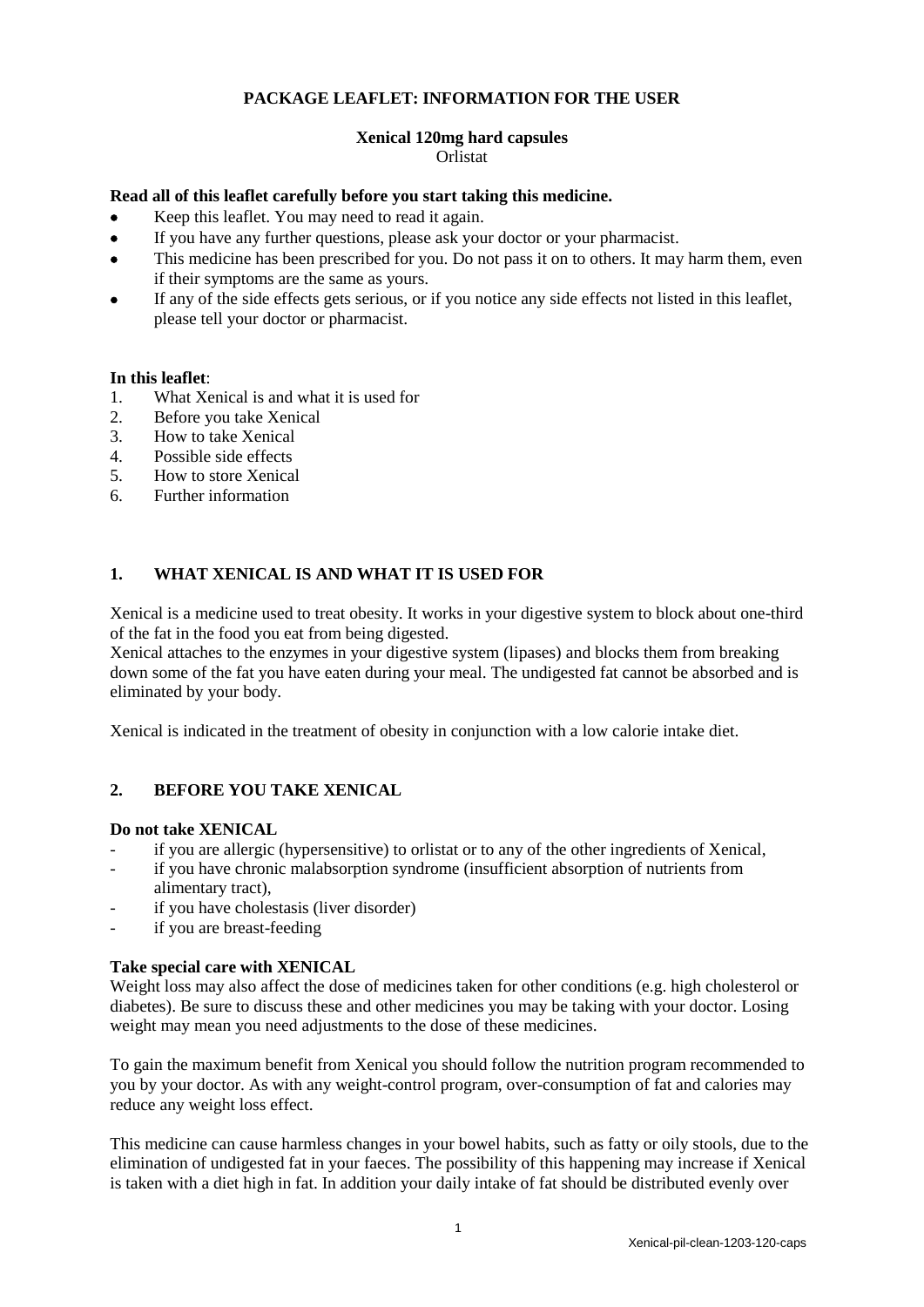three main meals because if Xenical is taken with a meal very high in fat, the possibility of gastrointestinal effects may increase.

The use of an additional contraceptive method is recommended to prevent possible failure of oral contraception that could occur in case of severe diarrhoea.

The use of orlistat may be associated with renal stones in patients suffering from chronic kidney disease. Inform your doctor whether you suffer from problems with your kidney.

#### **Use in Children**

Xenical is not intended to be used in children.

#### **Other medicines and Xenical**

Please inform your doctor or pharmacist if you are taking or have recently taken any other medicines, even those not prescribed.

This is important as using more than one medicine at the same time can strengthen or weaken the effects of the medicines.

Xenical may modify the activity of

- Anticoagulant drugs (e.g. warfarin). Your doctor may need to monitor your blood coagulation.
- Ciclosporin. Co-administration with ciclosporin is not recommended. Your doctor may need to monitor your ciclosporin blood levels more frequently than usual.
- Iodine salts and/or levothyroxine. Cases of hypothyroidism and/or reduced control of hypothyroidism may occur.
- Amiodarone. You may ask your doctor for advice.

Xenical reduces the absorption of supplements of some fat soluble nutrients, particularly beta-carotene and vitamin E. You should therefore follow your doctor's advice in taking a well balanced diet rich in fruit and vegetables. Your doctor may suggest you take a multivitamin supplement.

Orlistat may unbalance an anticonvulsivant treatment, by decreasing the absorption of antiepileptic drugs, thus leading to convulsions. Please contact your doctor if you think that the frequency and/or severity of the convulsions have changed when taking Xenical together with antiepileptic drugs.

Xenical is not recommended for people taking acarbose (an anti-diabetic drug used to treat type 2 diabetes mellitus).

#### **Xenical with food and drink**

Xenical can be taken immediately before, during a meal or up to one hour after a meal. The capsule should be swallowed with water.

#### **Pregnancy and breast-feeding**

Taking Xenical during pregnancy is not recommended.

You must not breast-feed your infant during treatment with Xenical as it is not known whether Xenical passes into human milk.

#### **Driving and using machines**

Xenical has no known effect on your ability to drive a car or operate machinery.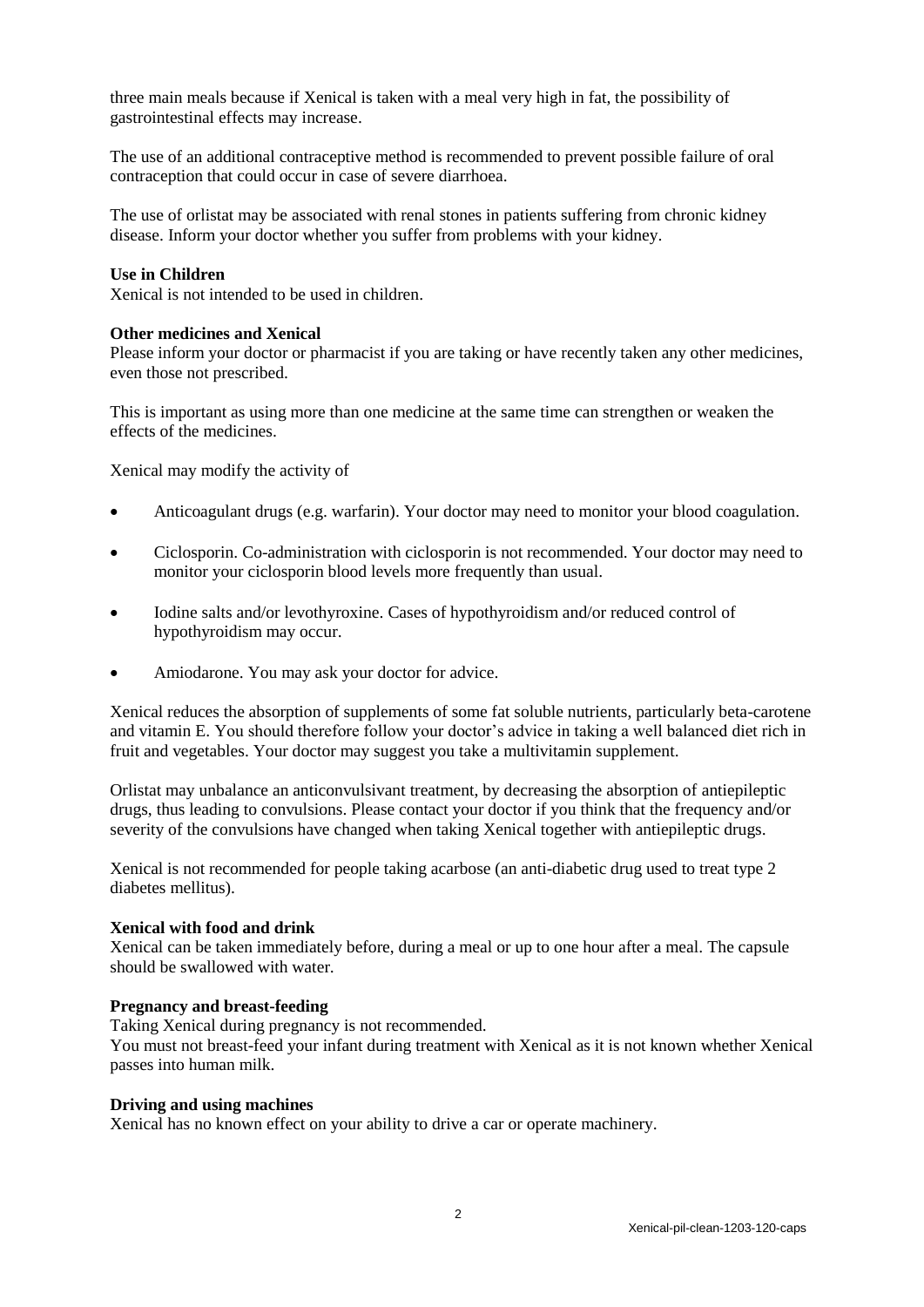# **3. HOW TO TAKE XENICAL**

Always take Xenical exactly as your doctor has told you. You should check with your doctor or pharmacist if you are not sure. The usual dose of Xenical is one 120 mg capsule taken with each of the three main meals per day. It can be taken immediately before, during a meal or up to one hour after a meal. The capsule should be swallowed with water.

Xenical should be taken with a well-balanced, calorie controlled diet that is rich in fruit and vegetables and contains an average of 30 % of the calories from fat. Your daily intake of fat, carbohydrate and protein should be distributed over three meals. This means you will usually take one capsule at breakfast time, one capsule at lunch time and one capsule at dinner time. To gain optimal benefit, avoid the intake of food containing fat between meals, such as biscuits, chocolate and savoury snacks.

Xenical only works in the presence of dietary fat. Therefore, if you miss a main meal or if you have a meal containing no fat, Xenical need not be taken.

Tell your doctor if, for any reason, you have not taken your medicine exactly as prescribed. Otherwise, your doctor may think that it was not effective or well tolerated and may change your treatment unnecessarily.

Your doctor will discontinue the treatment with Xenical after 12 weeks if you have not lost at least 5 % of your body weight as measured at the start of treatment with Xenical.

Xenical has been studied in long-term clinical studies of up to 4 years duration.

#### **If you take more XENICAL than you should**

If you take more capsules than you have been told to take, or if someone else accidentally takes your medicine, contact a doctor, pharmacist or hospital as you may need medical attention.

#### **If you forget to take XENICAL**

If you forget to take your medicine at any time, take it as soon as you remember provided this is within one hour of your last meal, then continue to take it at the usual times. Do not take a double dose. If you have missed several doses, please inform your doctor and follow the advice given to you. Do not change the prescribed dose yourself unless your doctor tells you to.

If you have further questions on the use of this medicine, ask your doctor or pharmacist.

### **4. POSSIBLE SIDE EFFECTS**

Like all medicines, Xenical can cause side effects, although not everybody gets them.

Tell your doctor or pharmacist as soon as possible if you do not feel well while you are taking Xenical.

The majority of unwanted effects related to the use of Xenical result from its local action in your digestive system. These symptoms are generally mild, occur at the beginning of treatment and are particularly experienced after meals containing high levels of fat. Normally, these symptoms disappear if you continue treatment and keep to your recommended diet.

### **Very common side effects (affects more than 1 user in 10)**

Headache, abdominal pain/discomfort, urgent or increased need to open the bowels, flatulence (wind) with discharge, oily discharge, oily or fatty stools, liquid stools, low blood sugar levels (experienced by some people with type 2 diabetes).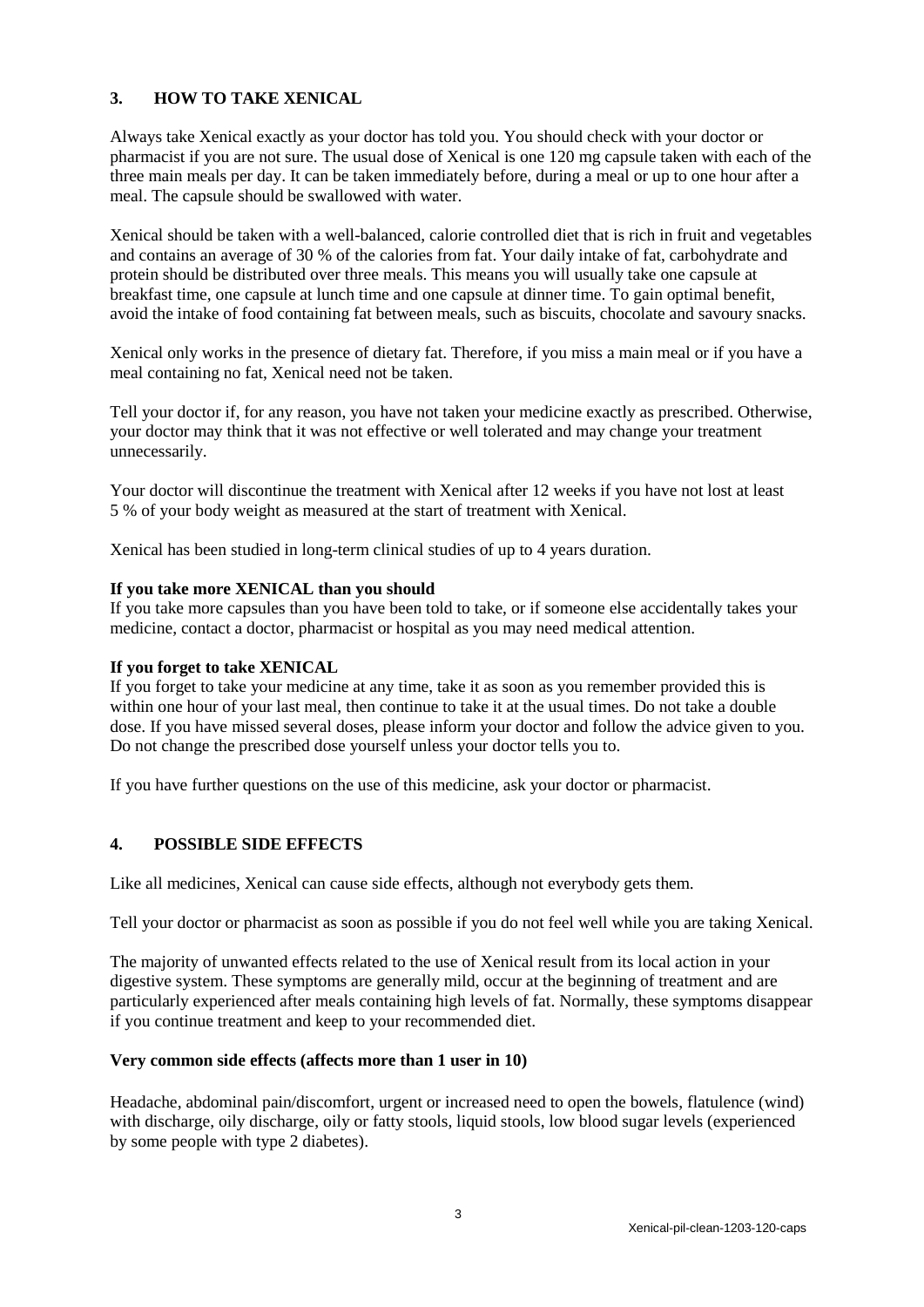### **Common side effects (affects 1 to 10 users in 100**)

Rectal pain/discomfort, soft stools, incontinence (stools), bloating (experienced by some people with type 2 diabetes), tooth/gum disorder, irregularity of menstrual cycle, tiredness.

The following side effects have also been reported but their frequency cannot be estimated from the available data:

Allergic reactions. The main symptoms are itching, rash, wheals (slightly elevated, itchy skin patches that are paler or redder than surrounding skin), severe difficulty in breathing, nausea, vomiting and feeling unwell. Skin blistering (including blisters that burst). Diverticulitis. Bleeding from the back passage (rectum). Increases in the levels of some liver enzymes may be found in blood tests. Hepatitis (inflammation of the liver). Symptoms can include yellowing skin and eyes, itching, dark coloured urine, stomach pain and liver tenderness (indicated by pain under the front of the rib cage on your right hand side), sometimes with loss of appetite. Gallstones. Pancreatitis (inflammation of the pancreas). Oxalate nephropathy (build up of calcium oxalate which may lead to kidney stones). See Chapter 2, take special care with Xenical. Effects on clotting with anti-coagulants.

If any of the side effects gets serious, or if you notice any side effects not listed in this leaflet, please tell your doctor or pharmacist.

# **5. HOW TO STORE XENICAL**

Keep out of the reach and sight of children

Blister packs Do not use Xenical after the expiry date stated on the carton. Do not store above  $25^{\circ}$ C. Store in the original package in order to protect from moisture.

Glass bottles Do not use Xenical after the expiry date stated on the bottle. Do not store above 30 °C. Keep container tightly closed in order to protect from moisture.

Medicines should not be disposed via wastewater or household waste. Ask your pharmacist how to dispose of medicines no longer required. These measures will help to protect the environment.

# **6. FURTHER INFORMATION**

### **What XENICAL contains**

- The active substance is orlistat. Each capsule contains 120 mg of orlistat.
- The other ingredients are microcrystalline cellulose (E460), sodium starch glycolate (type A), povidone (E1201), sodium laurilsulfate and talc. The capsule shell consists of gelatine, indigo carmine (E132), titanium dioxide (E171) and edible printing ink.

### **What XENICAL looks like and contents of the pack**

Xenical capsules are turquoise with the imprint "ROCHE XENICAL 120" and are supplied in blister packs and glass bottles, containing 21, 42 and 84 capsules. Not all pack sizes may be marketed.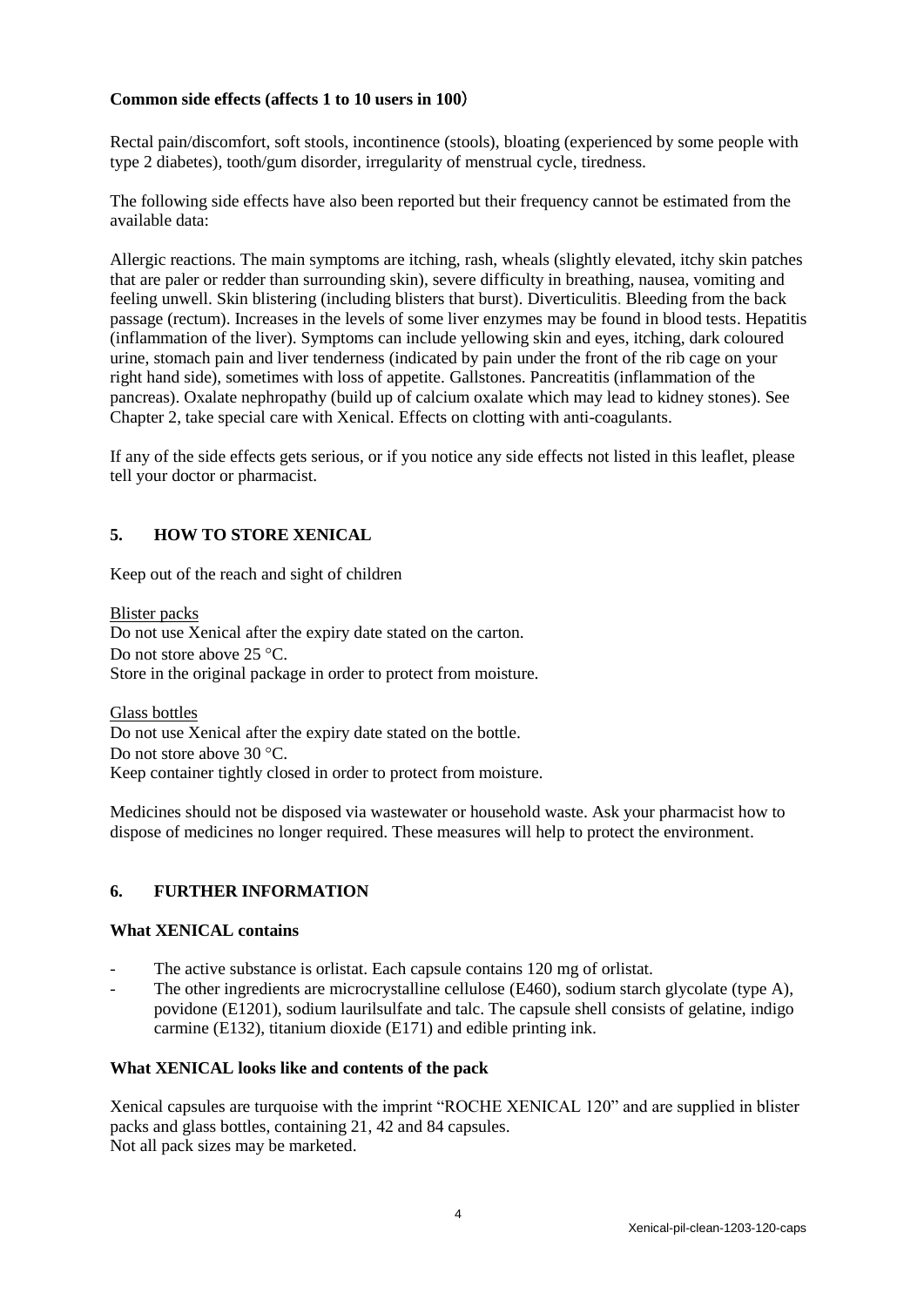### **Marketing Authorisation Holder**

Roche Registration Limited 6 Falcon Way Shire Park Welwyn Garden City AL7 1TW United Kingdom

#### **Manufacturer**

Roche Pharma AG Emil-Barrell-Str. 1 D-79639 – Grenzach-Wyhlen Germany

For any information about this medicine, please contact the local representative of the Marketing Authorisation Holder:

**België/Belgique/Belgien** N.V. Roche S.A. Tél/Tel: +32 (0) 2 525 82 11

**България** Рош България ЕООД Тел: +359 2 818 44 44

**Česká republika** Roche s. r. o. Tel: +420 - 2 20382111 **Danmark** Roche a/s Tlf: +45 - 36 39 99 99

**Deutschland** Roche Pharma AG Tel: +49 (0) 7624 140

**Eesti** Roche Eesti OÜ Tel: + 372 - 6 177 380

# **Ελλάδα**

Roche (Hellas) A.E. Τηλ: +30 210 61 66 100

**España** Roche Farma S.A. Tel: +34 - 91 324 81 00

**France** Roche Tél: +33 (0) 1 47 61 40 00

**Ireland** Roche Products (Ireland) Ltd. Tel: +353 (0) 1 469 0700

**Luxembourg/Luxemburg** (Voir/siehe Belgique/Belgien)

**Magyarország** Roche (Magyarország) Kft. Tel: +36 - 23 446 800

**Malta** (See United Kingdom)

**Nederland** Roche Nederland B.V. Tel: +31 (0) 348 438050

**Norge** Roche Norge AS Tlf: +47 - 22 78 90 00

#### **Österreich**

Roche Austria GmbH Tel: +43 (0) 1 27739

# **Polska**

Roche Polska Sp.z o.o. Tel: +48 - 22 345 18 88

# **Portugal**

Roche Farmacêutica Química, Lda Tel: +351 - 21 425 70 00

### **România** Roche România S.R.L. Tel: +40 21 206 47 01

**Slovenija** Roche farmacevtska družba d.o.o. Tel: +386 - 1 360 26 00